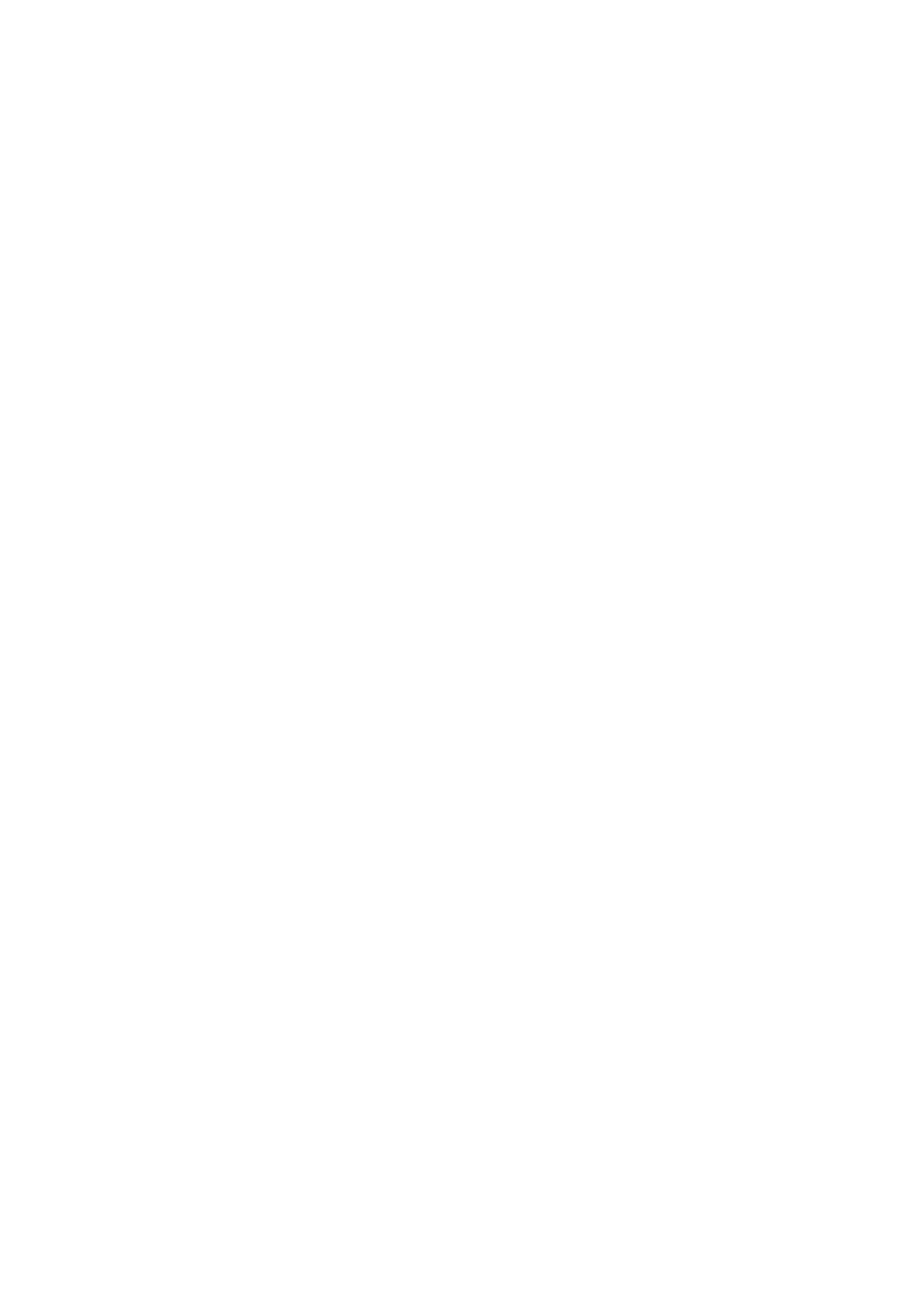Survey: **HS1/21** month: **February 2021** Participant-No: **9907016** date of issue: **27.02.21**

Krajská nemocnice T. Bati, a.s. Oddeleni klinické biochemie

Prim. MUDr. Tomás Sálek, Ph,D.,EuSpLM

a farmakologie

76275 ZLIN

Havlickovo nábrezi 600

CZECH REPUBLIC



#### **Referenzinstitut für Bioanalytik**

**DARKS** Deutsche<br>Akkreditierungsstelle<br>D-EP-15117-01-00

#### **Survey directors**

Prof. Dr. C. Knabbe Prof. Dr. Dr. K.P. Kohse Prof. Dr. M. Neumaier

Head of RfB Dr. W. J. Geilenkeuser Dr. A. Kessler

Bonn, 9. March 2021

#### **Listing of your analytical results and scoring**

|                    |      |       | $=$ not identified  | • = identified, simplified analytical results in braces |           |  |
|--------------------|------|-------|---------------------|---------------------------------------------------------|-----------|--|
|                    |      |       | $f =$ wrong finding |                                                         |           |  |
| Sample A           |      |       | <b>Points</b>       |                                                         |           |  |
| Weddellite (32)    | 60%  |       | 3,0                 |                                                         |           |  |
| Whewellite (31)    | 40%  |       | 3,0                 |                                                         |           |  |
| Apatite (41)       | 0%   | -     |                     |                                                         |           |  |
| Sample B           |      |       |                     |                                                         |           |  |
| Whewellite (31)    | 70%  |       | 3,0                 |                                                         |           |  |
| Uricite (20)       | 30%  |       | 3,0                 |                                                         |           |  |
| Sample C           |      |       |                     |                                                         |           |  |
| Cristal sugar (51) | 100% |       | 4,0                 |                                                         |           |  |
| Sample D           |      |       |                     |                                                         |           |  |
| Struvite (45)      | 40%  |       | 3,0                 |                                                         |           |  |
| Whewellite (31)    | 30%  |       | 3,0                 |                                                         |           |  |
| Apatite (41)       | 30%  | ٠     | 3,0                 |                                                         |           |  |
|                    |      | Total | 25,0                | of 25                                                   | $\sqrt{}$ |  |

**[at least 18,0 for certificate]**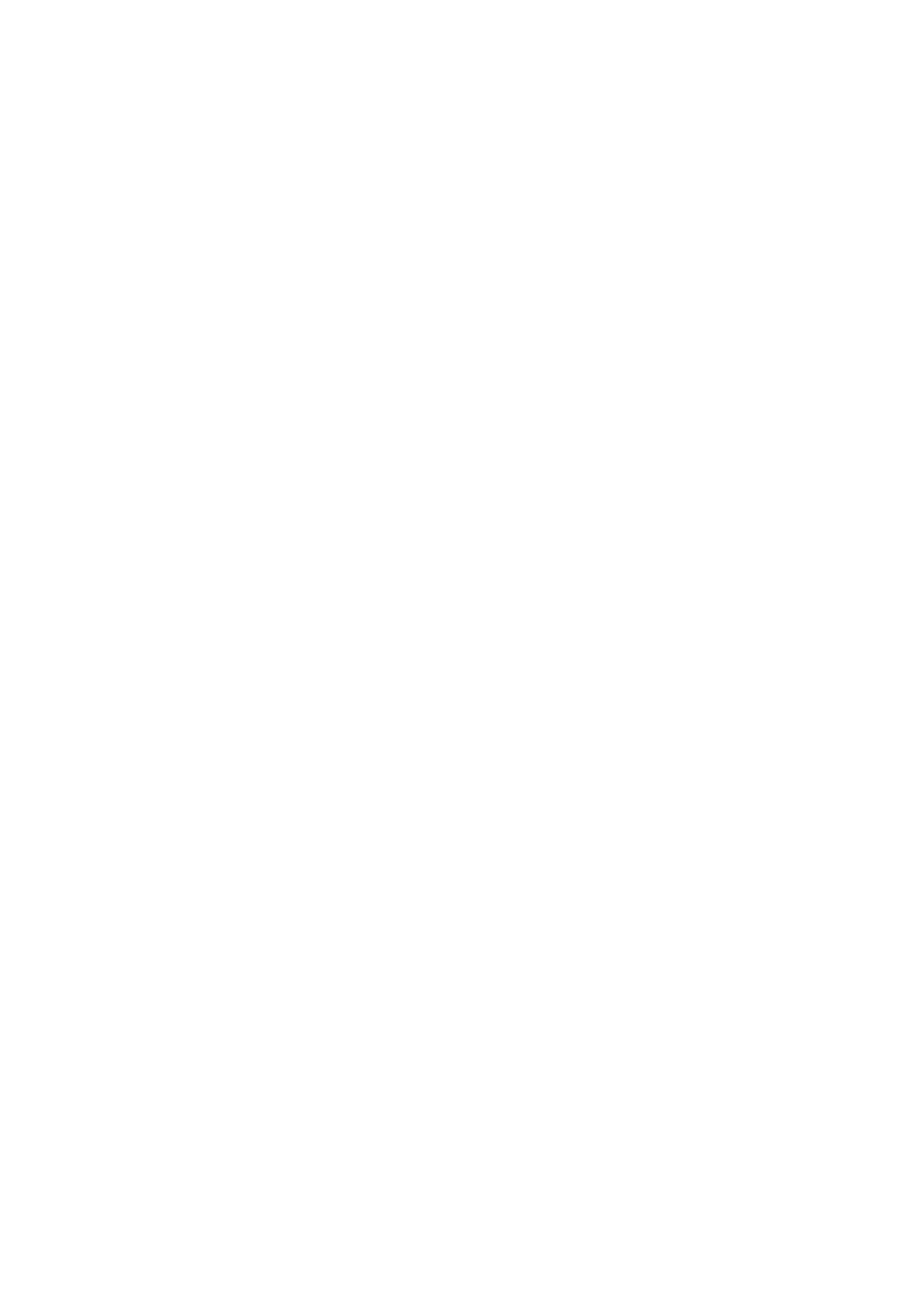

**5**



### **Chemical analysis and others**

|                                           | n              | 2.                            | n | 3. | n |
|-------------------------------------------|----------------|-------------------------------|---|----|---|
| $\overline{\overset{\text{O}}{\text{O}}}$ | 3              | $\bar{\overline{\mathsf{O}}}$ | 2 |    |   |
|                                           | $\overline{2}$ |                               | 3 |    |   |
|                                           |                |                               |   |    | 3 |
|                                           |                |                               |   |    |   |

|   |                         |   |                         | 1 | Uricite                | 1 |
|---|-------------------------|---|-------------------------|---|------------------------|---|
|   | <i>iffraction</i>       |   |                         |   | number of participants | 4 |
| n | 2.                      | n | 3.                      | n | Substance              | n |
| 3 |                         | 1 |                         |   | Whewellite             | 4 |
| 1 | n                       | 3 |                         |   | Weddellite             | 4 |
|   |                         |   |                         | 1 | Apatite                | 1 |
|   |                         |   | cal analysis and others |   | number of participants | 5 |
| n | 2.                      | n | 3.                      | n | Substance              | n |
| 3 | $\overline{\mathsf{O}}$ | 2 |                         |   | Whewellite             | 5 |
| 2 | റ                       | 3 |                         |   | Weddellite             | 5 |
|   |                         |   |                         | 3 | Apatite                | 3 |
|   |                         |   |                         | 1 | Whitlockite            | 1 |



# **II. Evaluation of single components (Ions)**

|  | 13<br>10<br>4 | Oxalate<br>Calcium<br>Phosphate<br>Carbonate<br>Urate |
|--|---------------|-------------------------------------------------------|
|--|---------------|-------------------------------------------------------|



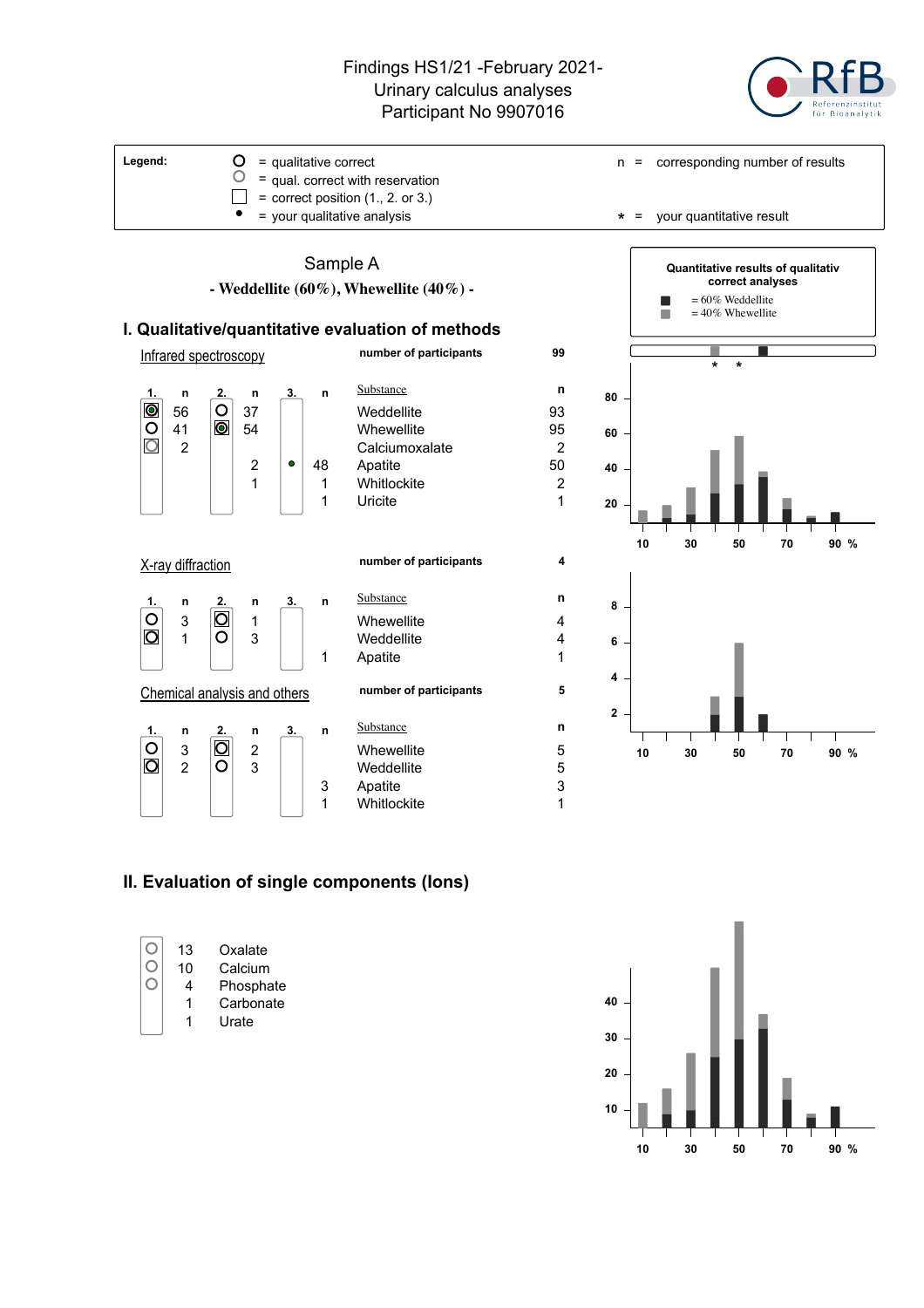

**99**

**4**

**5**

### Sample B **- Whewellite (70%), Uricite (30%) - I. Qualitative/quantitative evaluation of methods** Infrared spectroscopy **number of participants** Substance **n 1. n 2. n 3. n** 56 **1** 40 **0** 1 Whewellite 97<br>
39 **0** 52 **0** 1 Uricite 92<br>
2 **0** 1 Uricacid 3  $\bullet$ 39  $\boxed{O}$  52  $\boxed{O}$  1 Uricite 92  $\circ$  $\begin{array}{c|c|c|c|c} 2 & 0 & 1 & 1 \\ 1 & 0 & 1 & 1 \end{array}$  Uric acid 2  $\bigcirc$ 1 | Calciumoxalate 2 1 | | | | | | 2 Weddellite 3 3 | 2 Uric acid dihydrate 5 1 | 2 Uric acid monohydrate 3 X-ray diffraction **number of participants** Substance **n 1. n 2. n 3. n** O  $\begin{array}{c|c|c|c|c|c} \hline \text{4} & \text{4} & \text{4} \\ \hline \text{5} & \text{4} & \text{4} \\ \hline \end{array}$ 4 Uricite 4 1 Uric acid dihydrate 1 Chemical analysis and others **number of participants** Substance **n 1. n 2. n**  $\begin{array}{ccc} 3 & \begin{array}{|c|c|c|}\n 3 & \begin{array}{|c|c|}\n \hline\n 2 & \begin{array}{|c|c|}\n \hline\n 3 & \begin{array}{|c|c|}\n \hline\n 4 & \end{array}\n \hline\n \end{array} & \begin{array}{|c|c|}\n \hline\n 4 & \begin{array}{|c|c|}\n \hline\n \end{array} & \begin{array}{|c|c|}\n \hline\n 4 & \end{array} & \end{array} & \begin{array}{|c|c|}\n \hline\n 4 & \begin{array}{|c|c|}\n \hline\n 4 & \begin{array}{|c|c|$



**10 30 50 70 90 %**

# **II. Evaluation of single components (Ions)**

2  $\vert$   $\vert$  2 Uricite 4

1 Weddellite 1



**10 30 50 70 90 % 10 20 30 40**

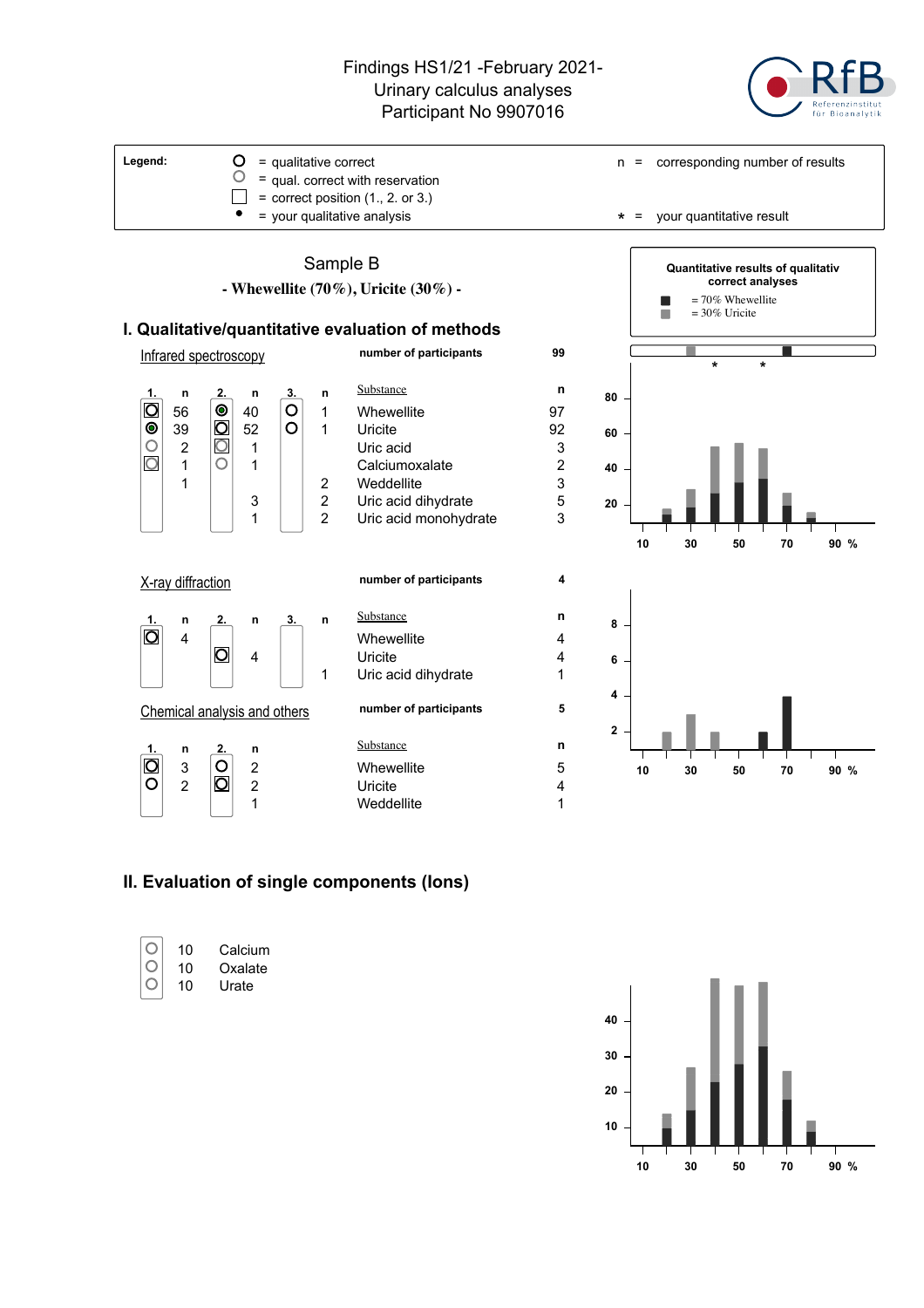

| Legend: | $\mathbf{O}$ = qualitative correct<br>$\bigcup$ = qual. correct with reservation<br>$=$ correct position $(1., 2.$ or 3.) | $n =$ corresponding number of results |
|---------|---------------------------------------------------------------------------------------------------------------------------|---------------------------------------|
|         | = your qualitative analysis                                                                                               | $\star$ = your quantitative result    |

# Sample C

**- Cristal sugar -**

# **I. Qualitative/quantitative evaluation of methods**

| Infrared spectroscopy                     |    |        |    |   | number of participants             | 100                          |
|-------------------------------------------|----|--------|----|---|------------------------------------|------------------------------|
| 1.<br>n                                   | 2. | n      | 3. | n | Substance                          | n                            |
| $\bullet$<br>82                           |    |        |    |   | Cristal sugar                      | 82                           |
| 8                                         |    | 1      |    |   | non-identifiable                   | 9<br>$\overline{\mathbf{c}}$ |
| $\frac{2}{2}$                             |    |        |    |   | Calciumphosphate<br>Apatite        | $\overline{c}$               |
| $\overline{c}$                            |    |        |    |   | Artefact/Forgery of unknown origin |                              |
| $\mathbf{1}$                              |    |        |    | 1 | Struvite                           | $\frac{2}{2}$                |
| 1                                         |    |        |    |   | Whitlockite                        | $\overline{1}$               |
| 1                                         |    |        |    |   | <b>Brushite</b>                    | 1                            |
| 1                                         |    |        |    |   | Protein                            | 1                            |
|                                           |    | 1<br>1 |    |   | Monoammonium urate<br>Whewellite   | 1<br>1                       |
|                                           |    | 1      |    |   | Newberyite                         | 1                            |
|                                           |    |        |    |   |                                    |                              |
| X-ray diffraction                         |    |        |    |   | number of participants             | 3                            |
| n<br>1.                                   |    |        |    |   | Substance                          | n                            |
| $\overline{\mathsf{O}}$<br>$\overline{2}$ |    |        |    |   | Cristal sugar                      | 2                            |
| 1                                         |    |        |    |   | non-identifiable                   | 1                            |
| Chemical analysis and others              |    |        |    |   | number of participants             | 5                            |
| n                                         | 2. | n      |    |   | Substance                          | n                            |
| $\overline{\mathsf{O}}$<br>3              |    |        |    |   | Cristal sugar                      | 3                            |
| 1                                         |    | 1      |    |   | Whewellite                         | $\overline{\mathbf{c}}$      |
| 1                                         |    | 1      |    |   | Weddellite                         | $\overline{2}$               |

# **II. Evaluation of single components (Ions)**

1 Calcium 1 Phosphate